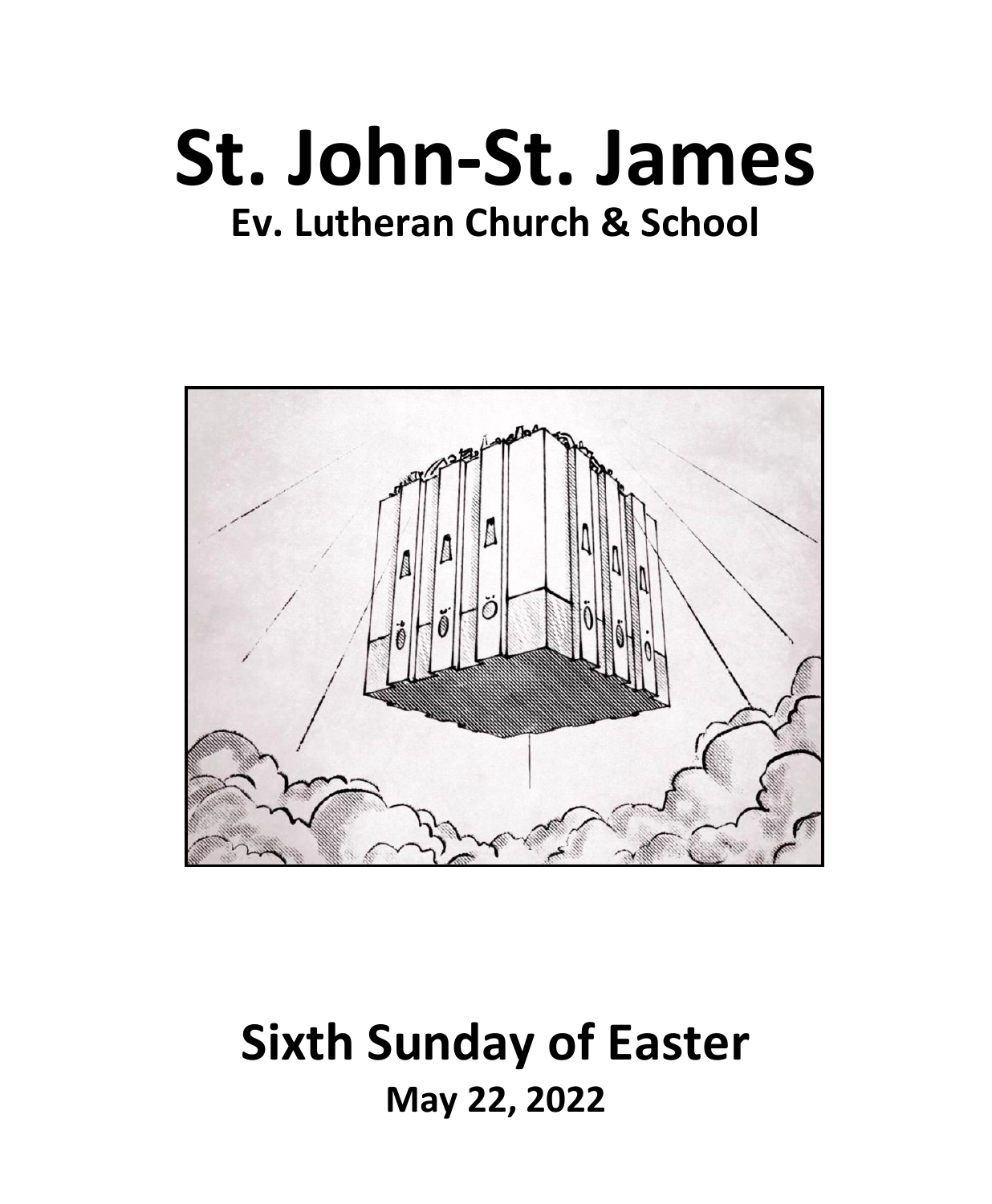

# ST. JOHN—ST. JAMES

 *Evangelical Lutheran Church & School*  May 22, 2022 *Sixth Sunday of Easter*

WELCOME *Joy MARCHES VICTORIOUSLY over circumstance*

**Opening Hymn: Channel State State Series Sing with All the Saints in Glory** 

Christian Worship, Hymn # 881

- Verse 1  **Sing with all the saints in glory, Sing the resurrection song! Death and sorrow, earth's dark story, To the former days belong. All around the clouds are breaking; Soon the storms of time shall cease, In God's likeness we awaken, Knowing everlasting peace.**
- Verse 2 **Oh, what glory, far exceeding All that eye has yet perceived! Holiest hearts for ages pleading Never that full joy conceived. God has promised, Christ prepares it; There on high our welcome waits. Ev'ry humble spirit shares it, Christ has passed th' eternal gates.**

*(Our hymn continues on next page.)*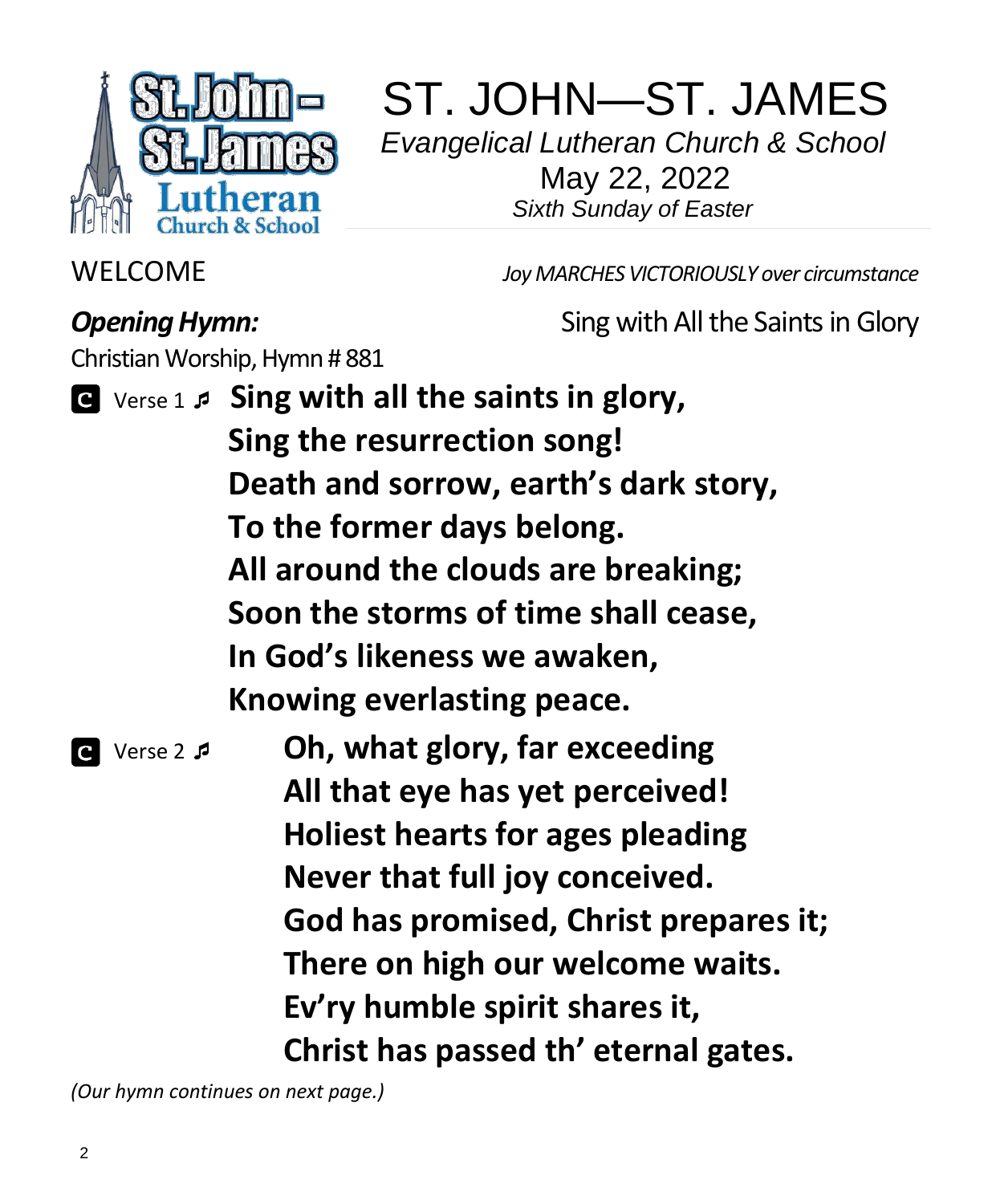# Verse 3  **Life eternal! Heav'n rejoices: Jesus lives who once was dead. Shout with joy, O deathless voices! Child of God, lift up your head! Life eternal! Oh, what wonders crowd on faith; what joy unknown, when, amid earth's closing thunders, Saints shall stand before the throne!**

# INVOCATION

- In the name of the Father and of the Son and of the Holy Spirit.  $|M|$
- **C** 
	- **Amen.**

### CONFESSION OF SINS

- Blessed are they whose transgressions are forgiven, whose sins are  $\boxed{\text{M}}$ covered.
- **C Blessed are they whose sin the Lord does not count against them.**
- Let us confess our sins to the Lord.  $\lceil \text{M} \rceil$
- $\overline{c}$ **Almighty and merciful Father, we have strayed from your ways like lost sheep. We have followed what we have devised and desired in our hearts. We have offended you and sinned against your holy law. We have done those things that we should not have done, and we have not done those things that we should have done. Have mercy on us, Lord! Spare us, forgive us, and restore us, according to your promises in Christ Jesus.**

 *(Silence for meditation and reflection)*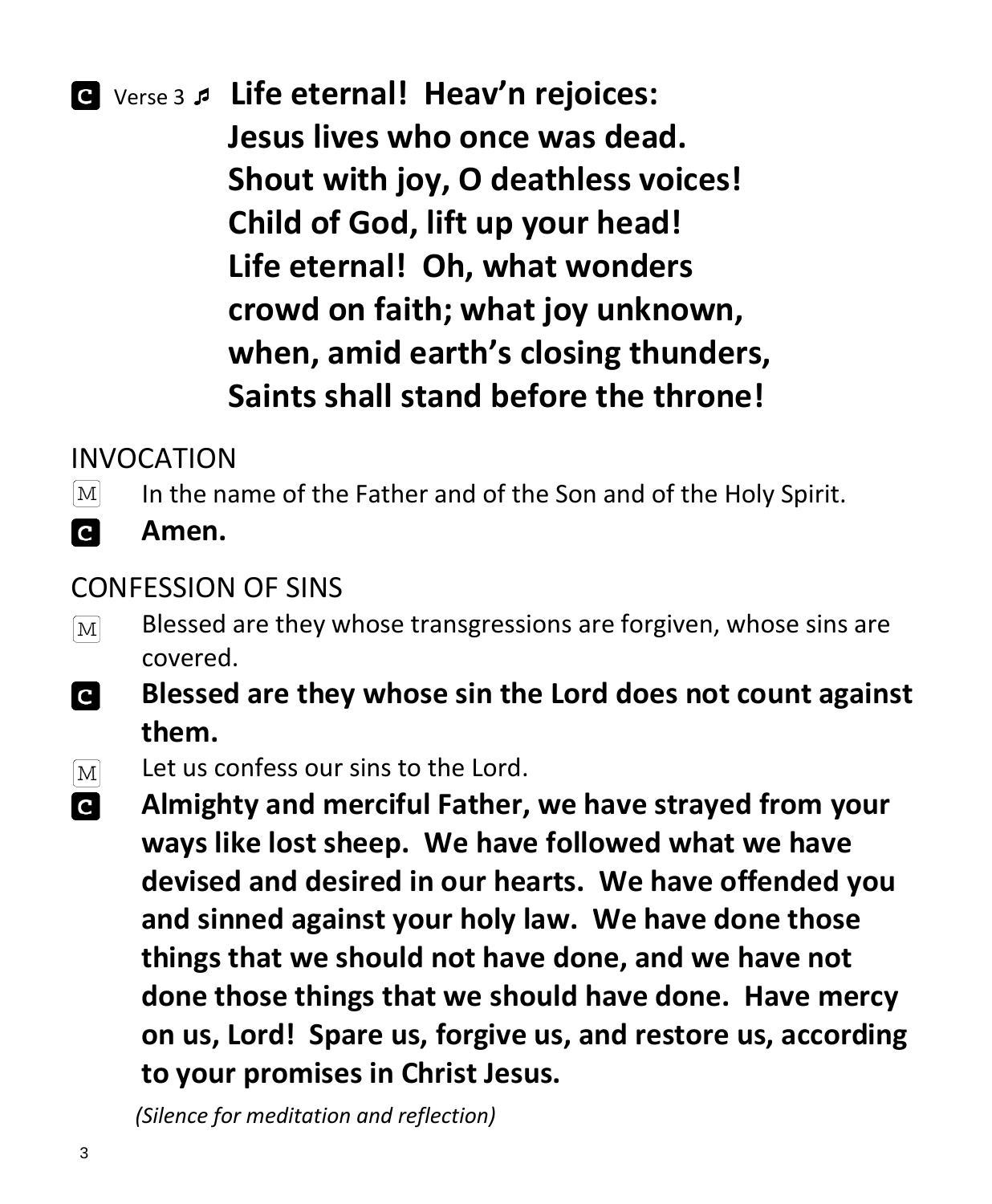# DECLARATION OF GRACE

- God, our merciful Father, has forgiven all our sins. He sent his Son,  $\lceil \text{M} \rceil$ Jesus Christ, to be our Redeemer and Savior. Jesus paid the penalty for our guilt by his death on the cross and freed us from death by his resurrection from the grave. We have peace with God now and forever.
- **C Amen.**

# LORD, HAVE MERCY*--Kyrie*

- $\lvert \text{M} \rvert$ In peace, let us pray to the Lord.
- $\overline{c}$ **Lord, have mercy.**
- For the peace from above and for our salvation, let us pray to the Lord.  $|M|$
- $\mathbf{c}$ **Lord, have mercy.**
- $[M]$ For the peace of the whole world, for the well-being of the Church of God, and for the unity of all, let us pray to the Lord.
- **C Lord, have mercy.**
- For this holy house and for all who offer here their worship and  $|M|$ praise, let us pray to the Lord.
- $|{\bf c}|$ **Lord, have mercy.**
- Help, save, comfort, and defend us, gracious Lord.  $|M|$
- $\mathbf{C}$ **Amen.**
- $\blacksquare$  *A* Glory be to God on high, and on earth peace, **Good will toward men.**

**We praise you, we bless you, we worship you,**

**We glorify you, we give thanks to you,**

**For your great glory,**

**O Lord God, heav'nly King, God the Father almighty.**

*(Our Hymn Response continues on the next page)*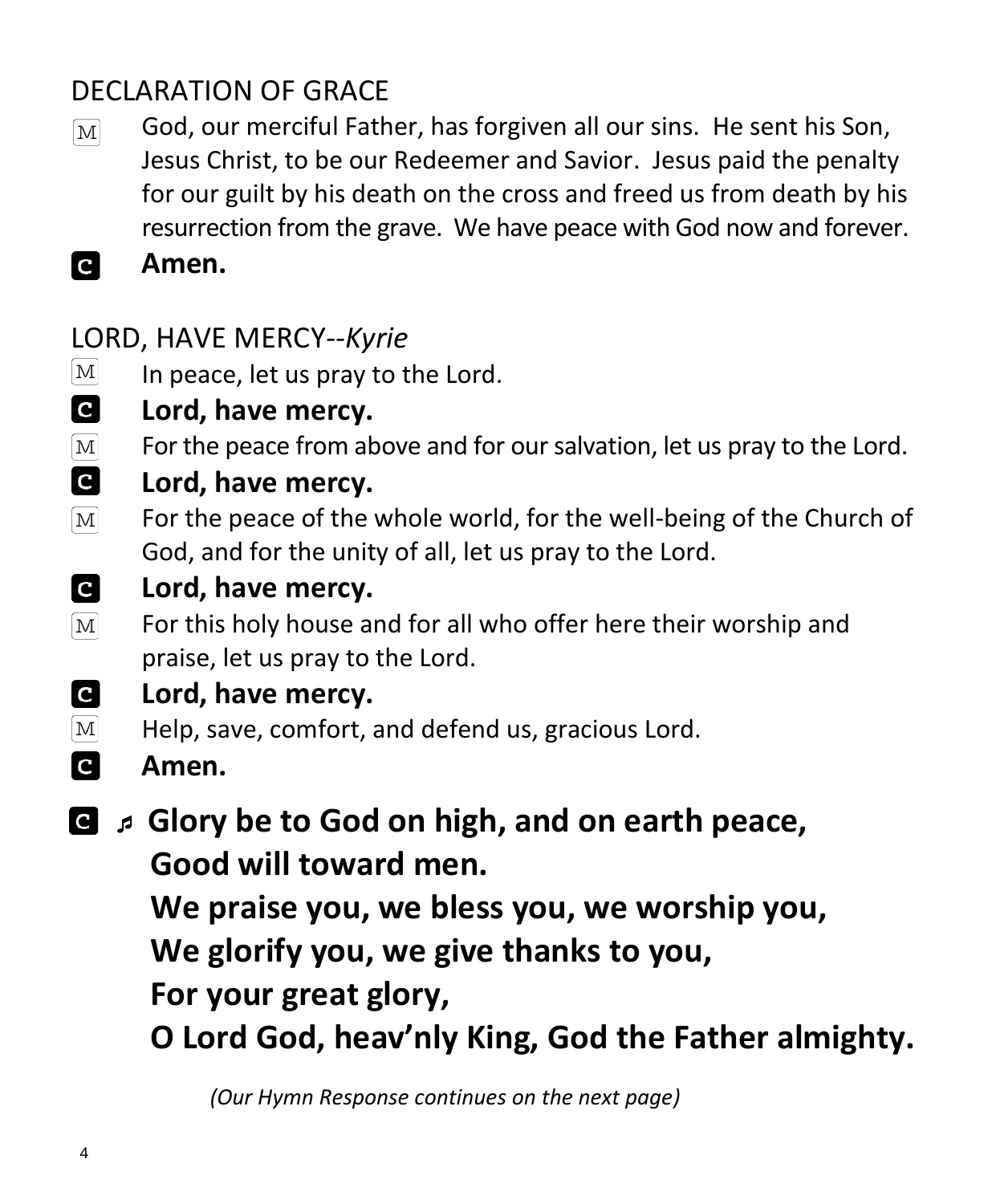**O Lord, the only begotten Son, Jesus Christ; O Lord God, Lamb of God, Son of the Father, You take away the sin of the world; Have mercy on us. You take away the sin of the world; Receive our prayer. You sit at the right hand of God the Father; Have mercy on us. For you only are holy; you only are the Lord. You only, O Christ, with the Holy Spirit, Are most high in the glory of God the Father. Amen.**

## PRAYER OF THE DAY

- $\overline{\text{M}}$ The Lord be with you.
- **And also with you.**
- Let us pray. O God, you are the giver of everything good. Inspire us,  $M<sup>2</sup>$ your humble servants, to long for what is right and, through your gracious guidance, accomplish it to your glory; through your Son, Jesus Christ our Lord, who lives and reigns with you and the Holy Spirit, one God, now and forever.
- **Amen.**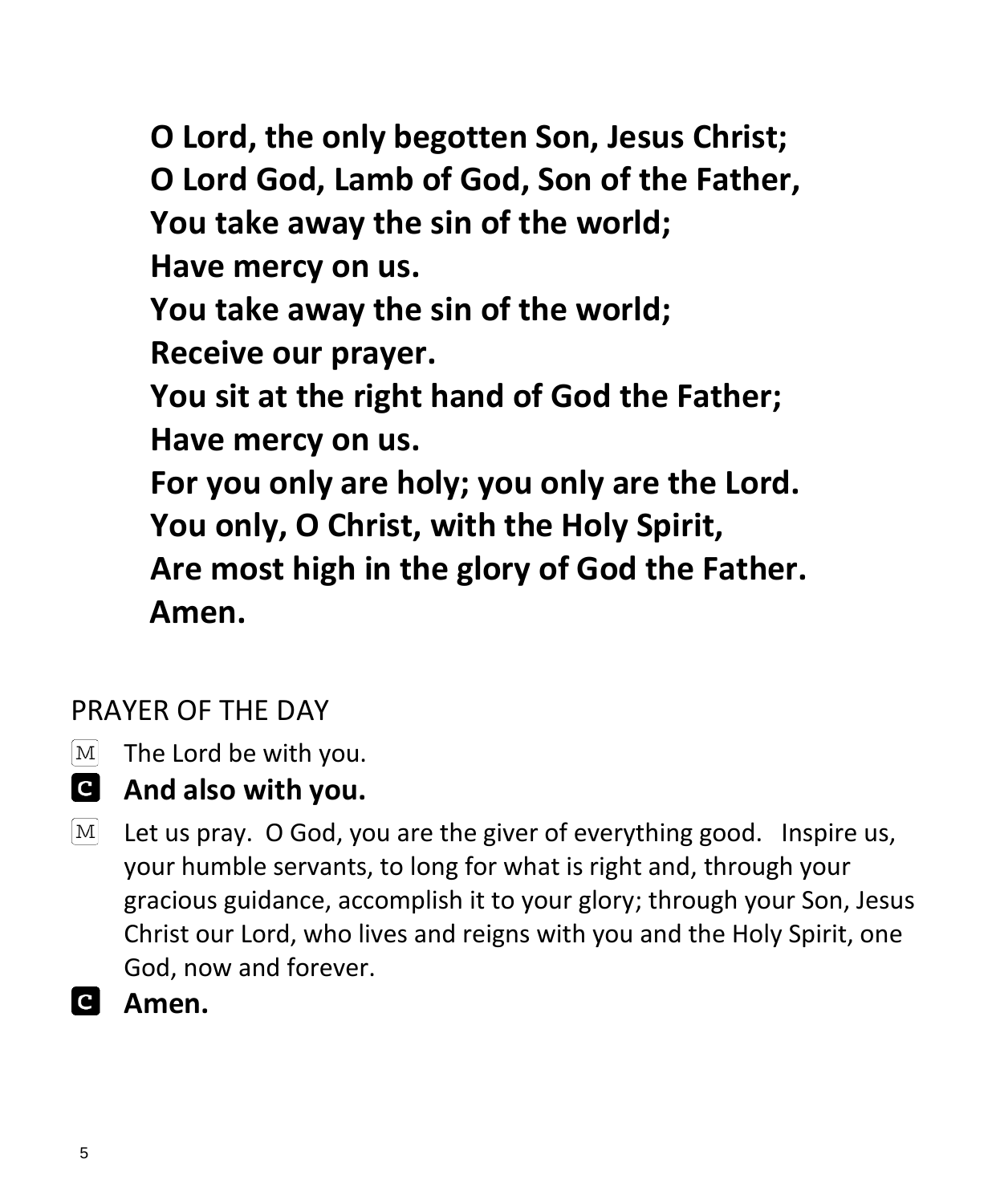### **First Lesson**<br>**Acts 14:8-22**

**8** In Lystra there sat a man who was lame. He had been that way from birth and had never walked. **<sup>9</sup>**He listened to Paul as he was speaking. Paul looked directly at him, saw that he had faith to be healed **<sup>10</sup>** and called out, "Stand up on your feet!" At that, the man jumped up and began to walk. **<sup>11</sup>**When the crowd saw what Paul had done, they shouted in the Lycaonian language, "The gods have come down to us in human form!" **<sup>12</sup>** Barnabas they called Zeus, and Paul they called Hermes because he was the chief speaker. **<sup>13</sup>** The priest of Zeus, whose temple was just outside the city, brought bulls and wreaths to the city gates because he and the crowd wanted to offer sacrifices to them.

**<sup>14</sup>** But when the apostles Barnabas and Paul heard of this, they tore their clothes and rushed out into the crowd, shouting: **<sup>15</sup>** "Friends, why are you doing this? We too are only human, like you. We are bringing you good news, telling you to turn from these worthless things to the living God, who made the heavens and the earth and the sea and everything in them. **<sup>16</sup>** In the past, he let all nations go their own way. **<sup>17</sup>** Yet he has not left himself without testimony: He has shown kindness by giving you rain from heaven and crops in their seasons; he provides you with plenty of food and fills your hearts with joy." **<sup>18</sup>** Even with these words, they had difficulty keeping the crowd from sacrificing to them.

**<sup>19</sup>** Then some Jews came from Antioch and Iconium and won the crowd over. They stoned Paul and dragged him outside the city, thinking he was dead. **<sup>20</sup>** But after the disciples had gathered around him, he got up and went back into the city. The next day he and Barnabas left for Derbe. **<sup>21</sup>** They preached the gospel in that city and won a large number of disciples. Then they returned to Lystra, Iconium and Antioch, **<sup>22</sup>** strengthening the disciples and encouraging them to remain true to the faith. "We must go through many hardships to enter the kingdom of God," they said.

 $\lceil \text{M} \rceil$ The Word of the Lord.

 **Thanks be to God.**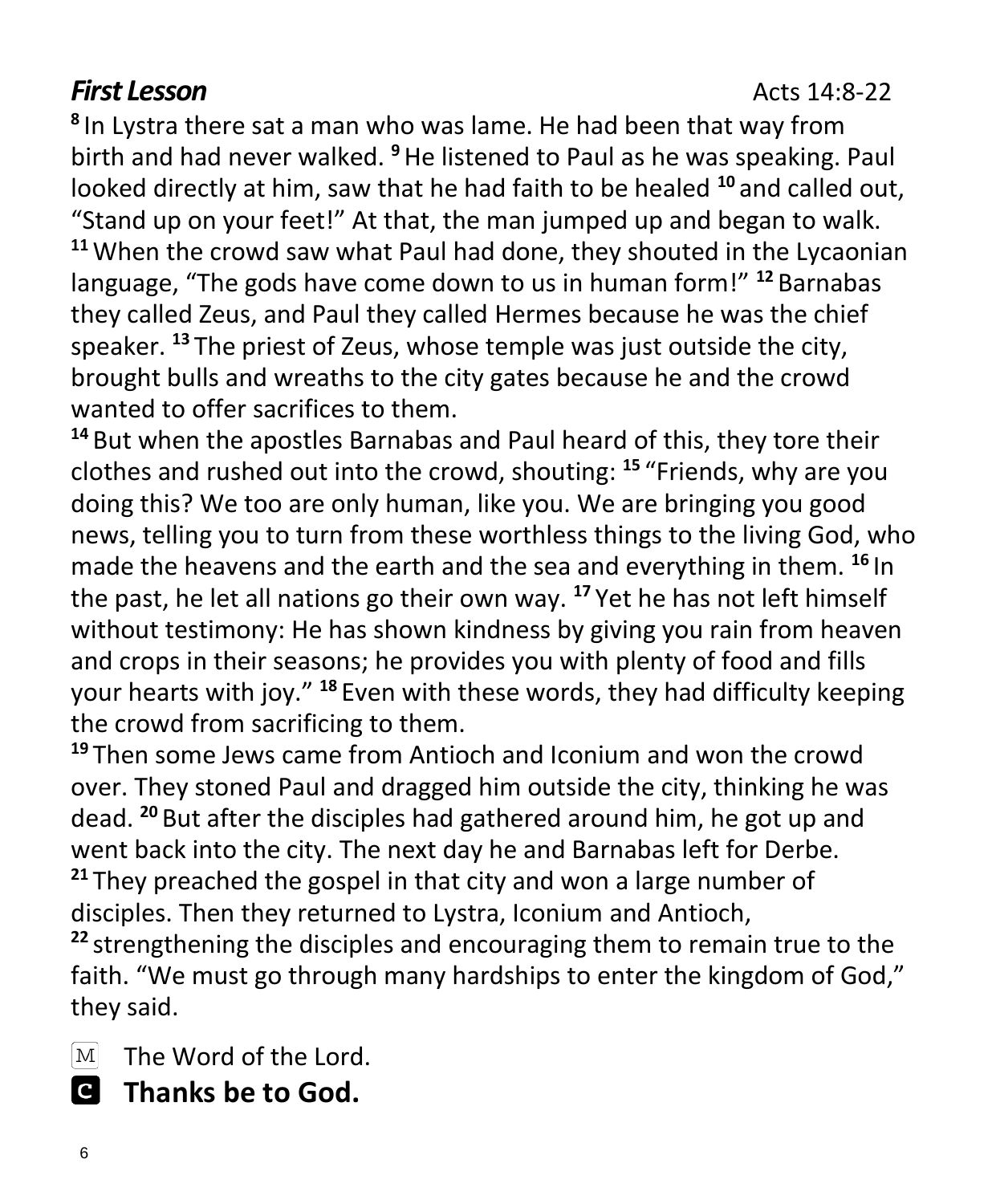# CONFESSION OF FAITH Apostles' Creed

C

**I believe in God the Father almighty, maker of heaven and earth.**

**I believe in Jesus Christ, His only Son, our Lord, who was conceived by the Holy Spirit, born of the virgin Mary, suffered under Pontius Pilate, was crucified, died, and was buried. He descended into hell. The third day he rose again from the dead. He ascended into heaven and is seated at the right hand of God the Father almighty. From there He will come to judge the living and the dead.**

**I believe in the Holy Spirit, the holy Christian Church, the communion of saints, the forgiveness of sins, the resurrection of the body, and the life everlasting. Amen.**

**Epistle Lesson COVERTIGATE: Revelation 21:21-27** 

**<sup>21</sup>** The twelve gates were twelve pearls, each gate made of a single pearl. The great street of the city was of gold, as pure as transparent glass. **<sup>22</sup>** I did not see a temple in the city, because the Lord God Almighty and the Lamb are its temple. **<sup>23</sup>** The city does not need the sun or the moon to shine on it, for the glory of God gives it light, and the Lamb is its lamp. **<sup>24</sup>** The nations will walk by its light, and the kings of the earth will bring their splendor into it. **<sup>25</sup>**On no day will its gates ever be shut, for there will be no night there. **<sup>26</sup>** The glory and honor of the nations will be brought into it. **<sup>27</sup>**Nothing impure will ever enter it, nor will anyone who does what is shameful or deceitful, but only those whose names are written in the Lamb's book of life.

 $\boxed{\text{M}}$ The Word of the Lord.

 **Thanks be to God.**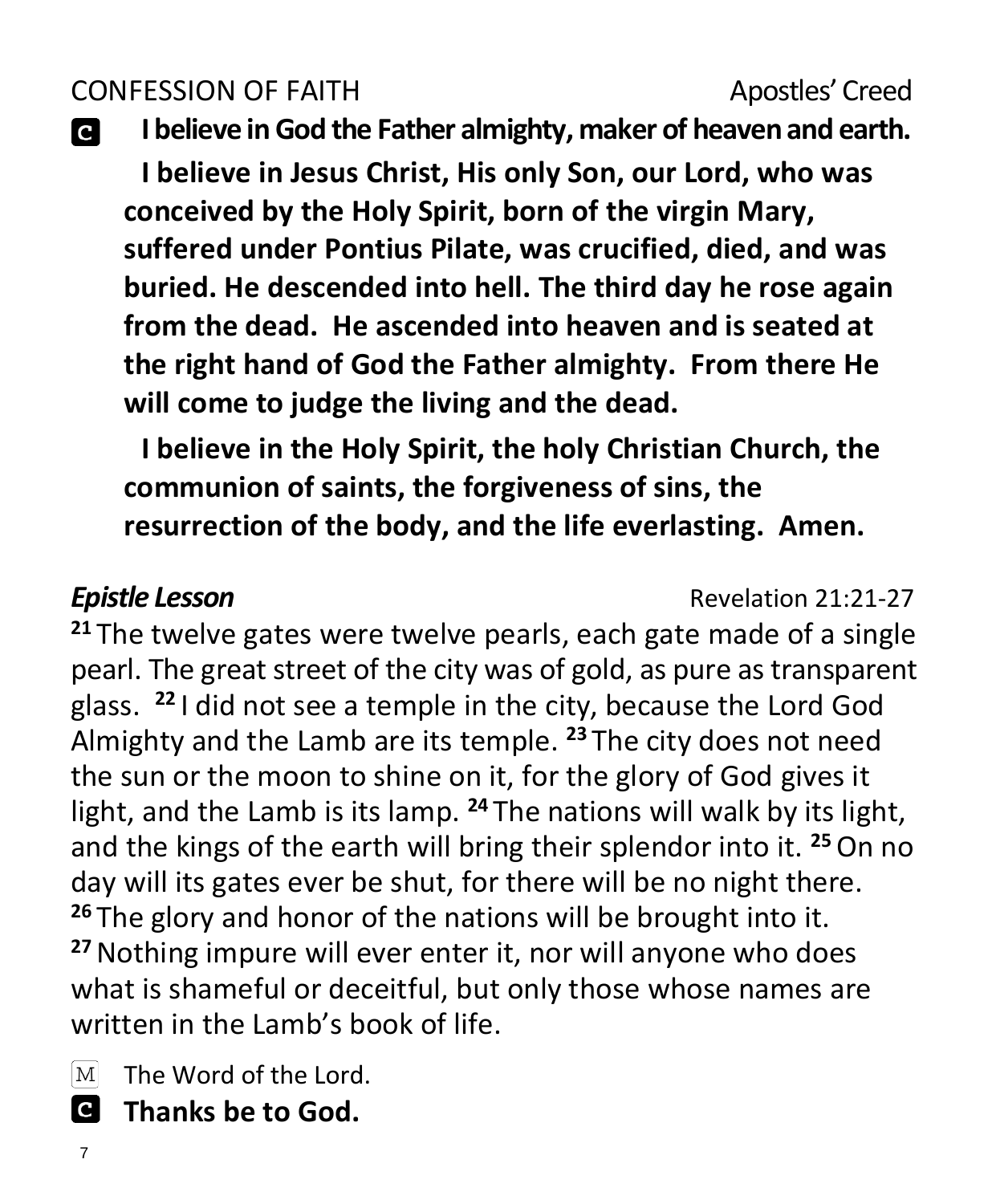## *Gospel Lesson* John 16:16-24

**<sup>16</sup>** Jesus went on to say, "In a little while you will see me no more, and then after a little while you will see me."

**<sup>17</sup>** At this, some of his disciples said to one another, "What does he mean by saying, 'In a little while you will see me no more, and then after a little while you will see me,' and 'Because I am going to the Father'?" **<sup>18</sup>** They kept asking, "What does he mean by 'a little while'? We don't understand what he is saying."

**<sup>19</sup>** Jesus saw that they wanted to ask him about this, so he said to them, "Are you asking one another what I meant when I said, 'In a little while you will see me no more, and then after a little while you will see me'? **<sup>20</sup>** Very truly I tell you, you will weep and mourn while the world rejoices. You will grieve, but your grief will turn to joy.

**<sup>21</sup>** A woman giving birth to a child has pain because her time has come; but when her baby is born she forgets the anguish because of her joy that a child is born into the world. **<sup>22</sup>** So with you: Now is your time of grief, but I will see you again and you will rejoice, and no one will take away your joy. **<sup>23</sup>** In that day you will no longer ask me anything. Very truly I tell you, my Father will give you whatever you ask in my name. **<sup>24</sup>**Until now you have not asked for anything in my name. Ask and you will receive, and your joy will be complete.

- $\lceil \text{M} \rceil$ The Gospel of the Lord.
- **Thanks be to God.**

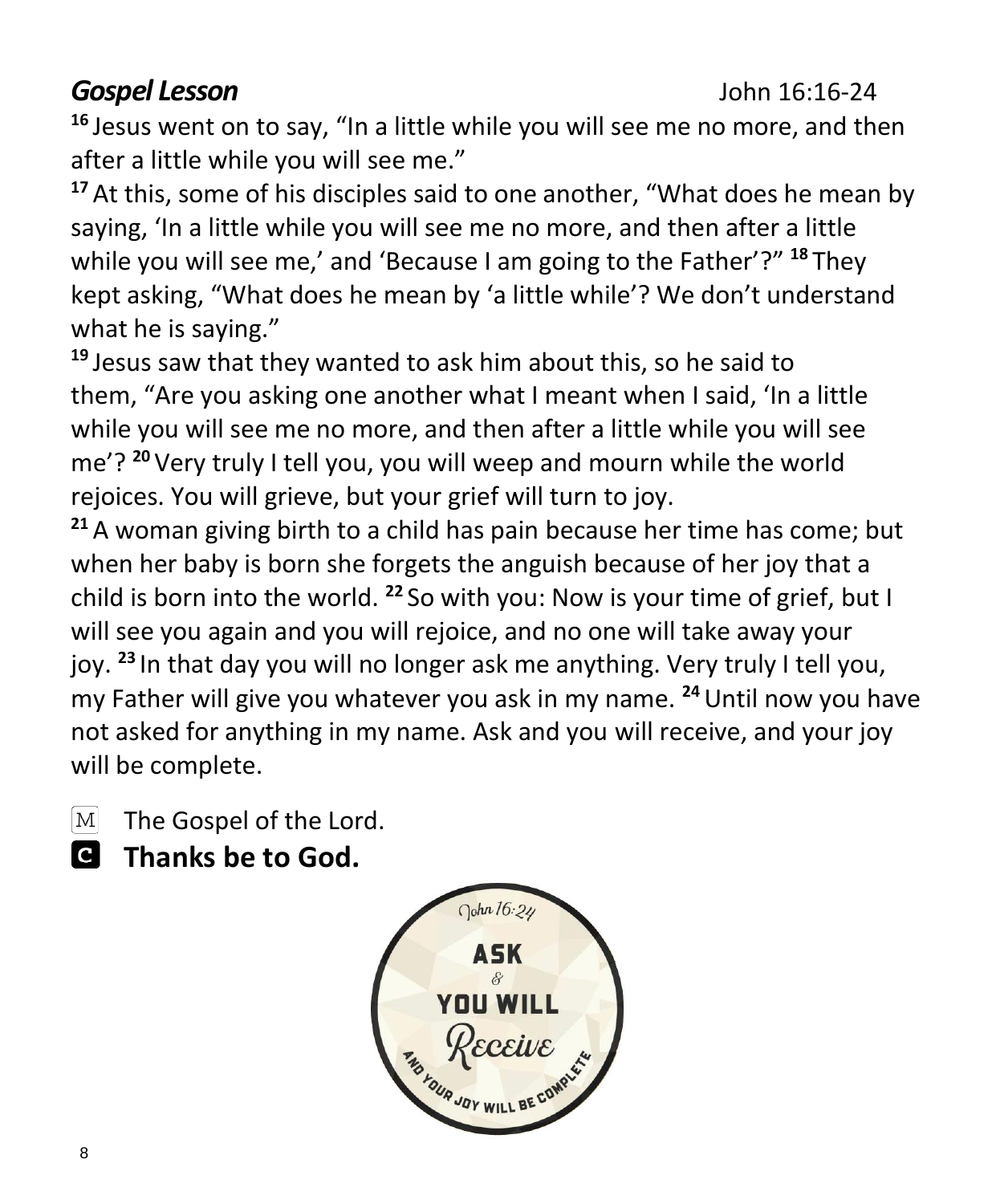## *Hymn of the Day:* By Faith

Christian Worship, Hymn # 868

- **a** Verse 1 *P* **By faith we see the hand of God In the light of creation's grand design In the lives of those who prove His faithfulness Who walk by faith and not by sight.**
- Verse 2  **By faith our fathers roamed the earth With the power of His promise in their hearts Of a holy city built by God's own hand A place where peace and justice reign**
- REFRAIN **We will stand as children of the promise We will fix our eyes on Him our soul's reward Till the race is finished and the work is done We'll walk by faith and not by sight.**
- Verse 3 **By faith the prophets saw a day When the longed-for Messiah would appear With the power to break the chains of sin and death And rise triumphant from the grave.**
- Verse 4  **By faith the church was called to go In the power of the Spirit to the lost To deliver captives and to preach good news In every corner of the earth.**

*(Our hymn continues on the next page.)*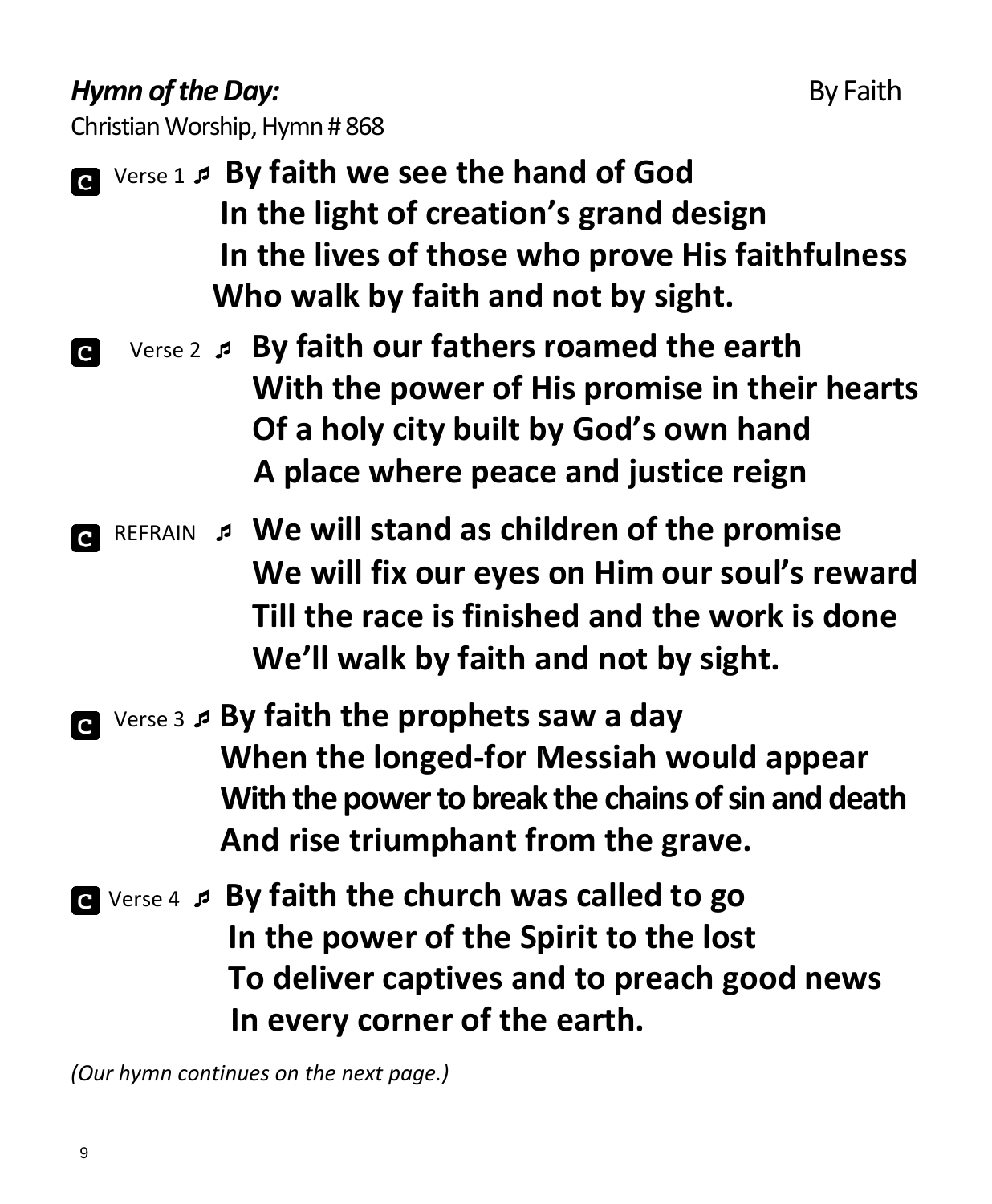REFRAIN **We will stand as children of the promise We will fix our eyes on Him our soul's reward Till the race is finished and the work is done We'll walk by faith and not by sight.**

 Verse 5 **By faith this mountain shall be moved And the power of the gospel shall prevail For we know in Christ all things are possible For all who call upon His name.** 

 REFRAIN  **We will stand as children of the promise We will fix our eyes on Him our soul's reward Till the race is finished and the work is done We'll walk by faith and not by sight.**

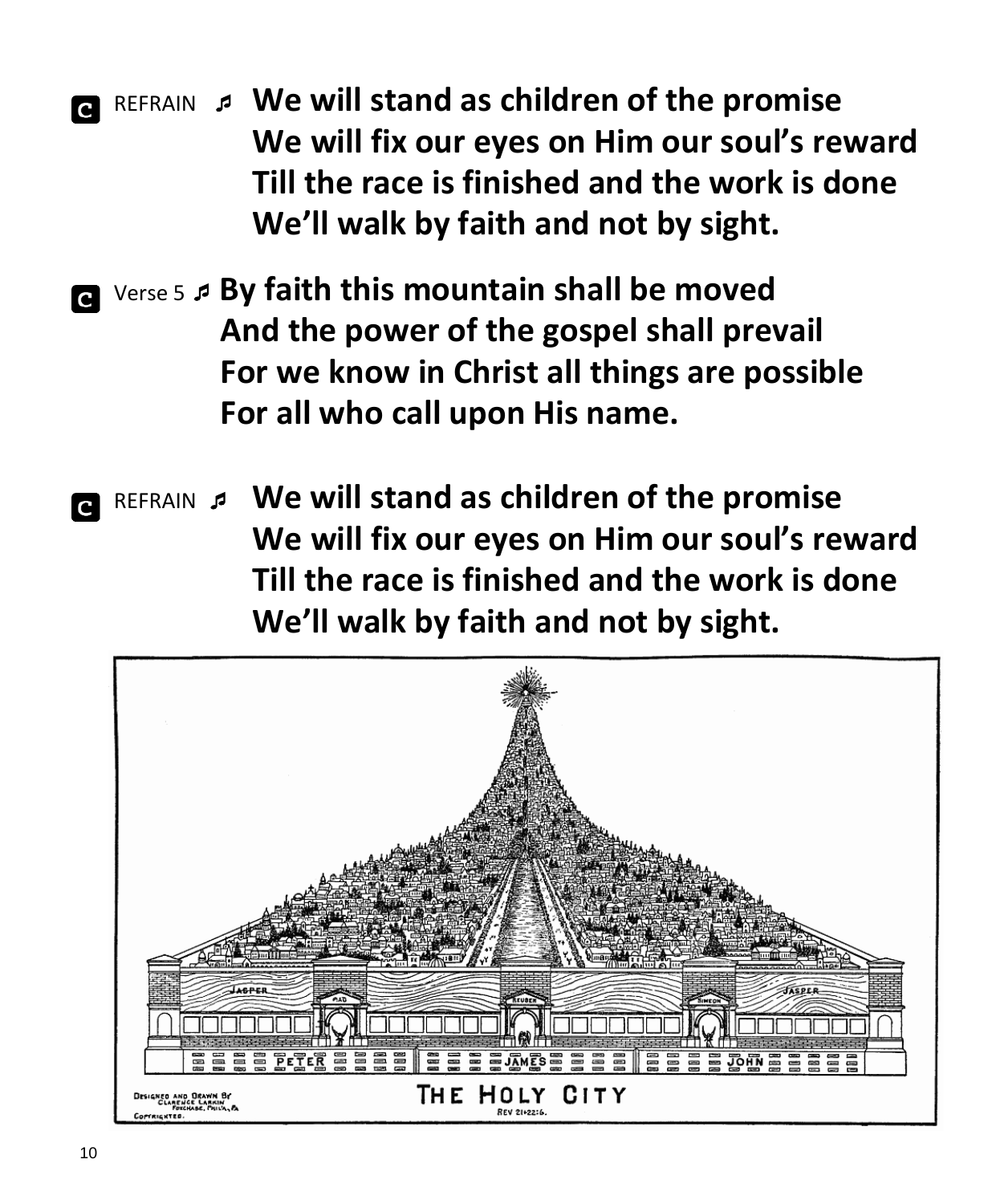### Psalm 27 **"Teach Me Your Way, O LORD"**

**<sup>1</sup>** The LORD is my light and my salvation—whom shall I fear? The LORD is the stronghold of my life—of whom shall I be afraid? **<sup>2</sup>**When the wicked advance against meto devour me, it is my enemies and my foeswho will stumble and fall. **<sup>3</sup>** Though an army besiege me,my heart will not fear; though war break out against me,even then I will be confident.

**<sup>4</sup>**One thing I ask from the LORD,this only do I seek: that I may dwell in the

house of the LORDall the days of my life, to gaze on the beauty of the LORD and to seek him in his temple. **5** For in the day of troublehe will keep me safe in his dwelling; he will hide me in the shelter of his sacred tentand set me high upon a rock. **<sup>6</sup>** Then my head will be exaltedabove the enemies who surround me; at his sacred tent I



will sacrifice with shouts of joy; I will sing and make music to the LORD. **<sup>7</sup>**Hear my voice when I call, LORD;be merciful to me and answer me. **<sup>8</sup>** My heart says of you, "Seek his face!" Your face, LORD, I will seek. **<sup>9</sup>**Do not hide your face from me,do not turn your servant away in anger;you have been my helper. Do not reject me or forsake me,God my Savior. **<sup>10</sup>** Though my father and mother forsake me, the LORD will receive me.

**<sup>11</sup>** Teach me your way, LORD;lead me in a straight pathbecause of my oppressors. **<sup>12</sup>**Do not turn me over to the desire of my foes,for false witnesses rise up against me,spouting malicious accusations. **<sup>13</sup>** I remain confident of this:I will see the goodness of the LORDin the land of the living. **<sup>14</sup>**Wait for the LORD;be strong and take heartand wait for the LORD.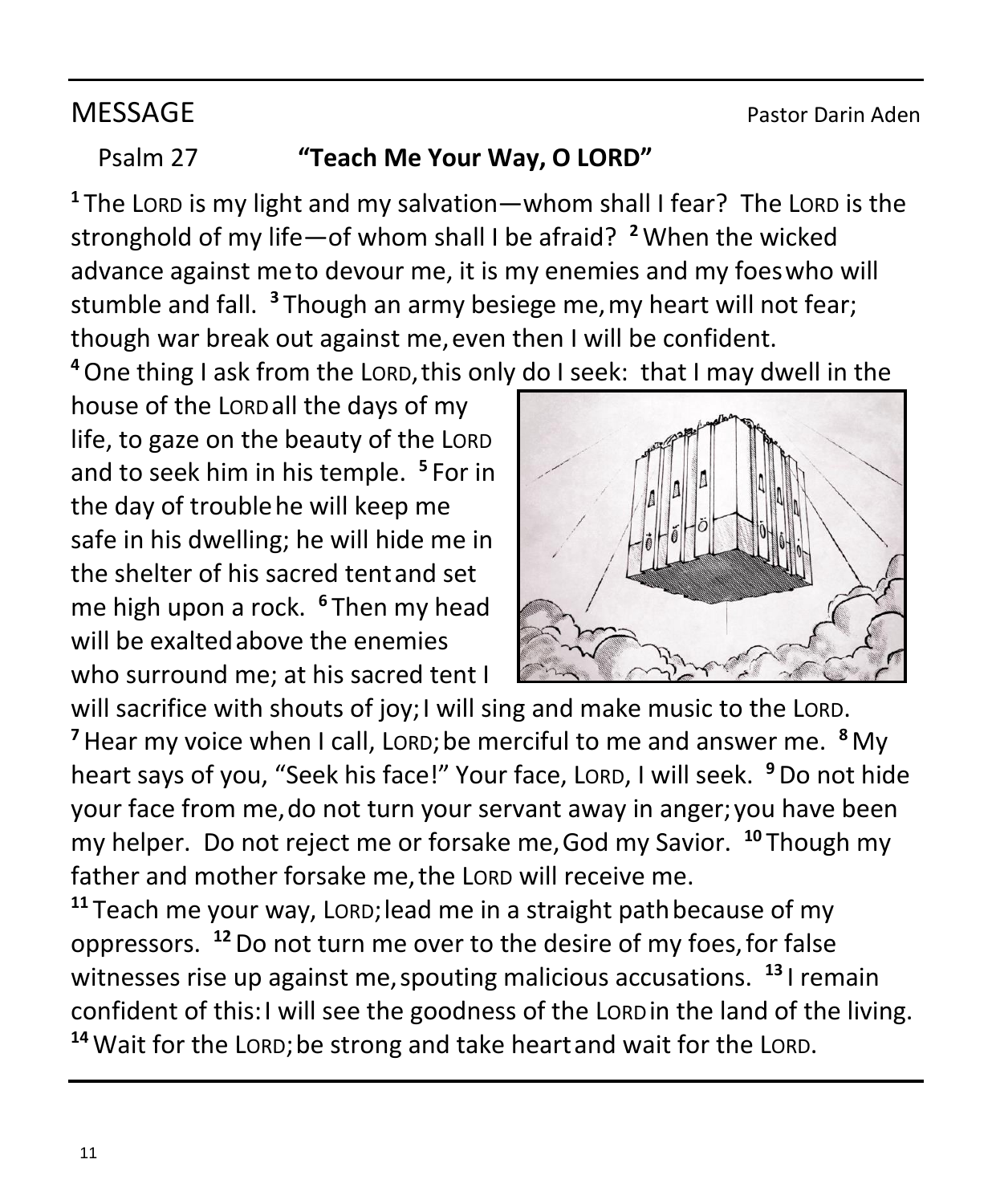Christian Worship, Hymn # 885

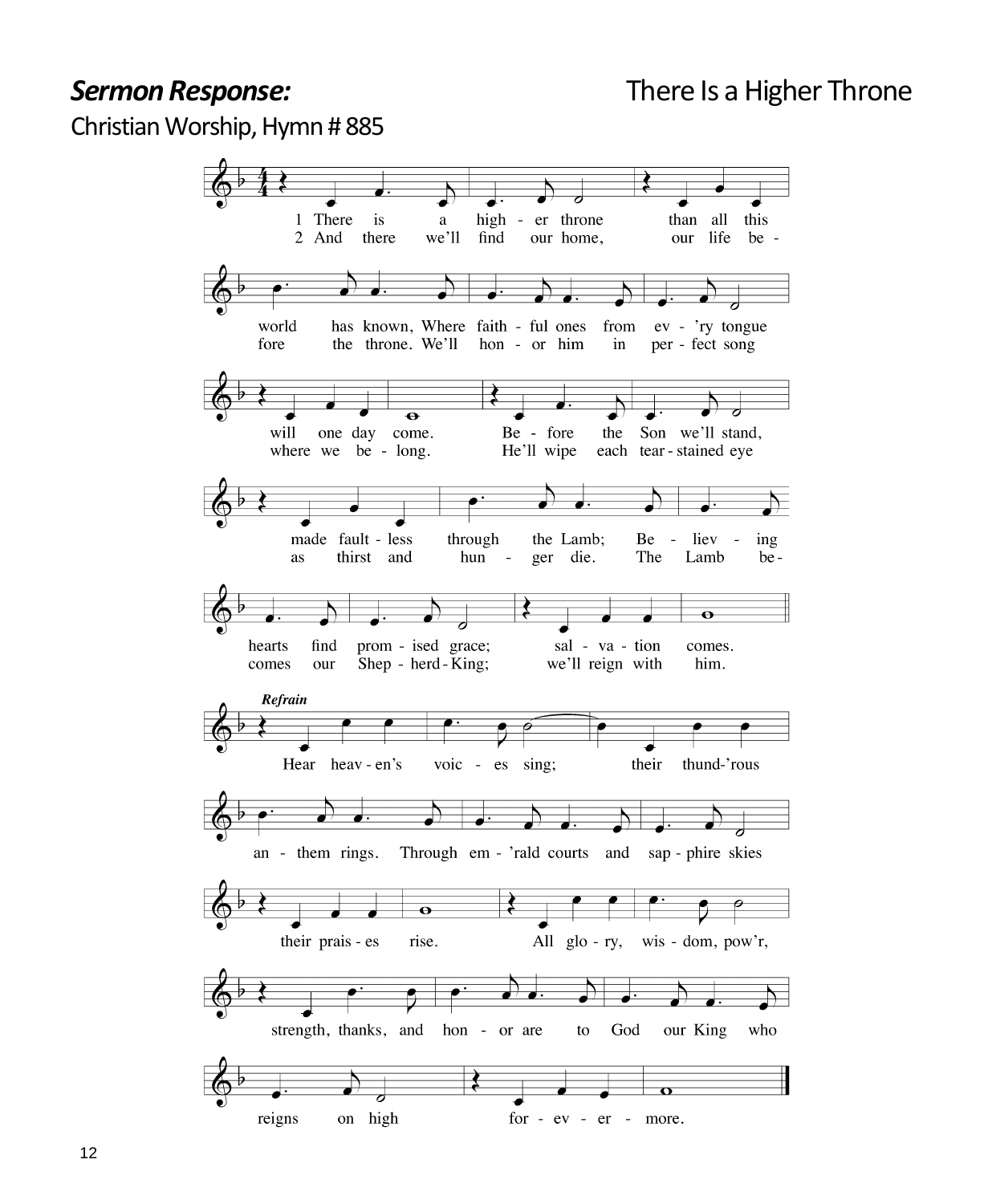# PRAYER OF THE CHURCH

- Almighty God and Father, we thank you for all your mercies,  $\left[ \mathrm{M}\right]$ especially for the gift of your Son, through whom you have revealed your gracious will. We praise you for the Holy Spirit and his working through the means of grace.
- **C Plant your Word in our hearts, and cause it to produce fruit in our lives.**
- Strengthen and defend your Church, that by your Word and  $\lceil \text{M} \rceil$ sacraments faith may grow and love toward all may increase.
- **C Support all who spread the light of your truth throughout the world.**
- $\lceil \text{M} \rceil$ Keep our children in the grace of their baptisms. Enable their parents to train them in lives of faith.
- **C Raise up Christians to serve you in the ministry of the Word and in all godly walks of life.**
- $|M|$ Preserve our nation in justice and honor. Guide and bless all who make, administer, and judge our laws.
- **C Give them wisdom that they may promote justice and hinder evil.**
- $\lceil \text{M} \rceil$ Let your blessing rest on planting and harvest, commerce and industry, medicine and science, the arts and culture. Protect all who travel, and care for those whose work is difficult or dangerous.
- $|{\bf c}|$ **Be with all who devote themselves to any useful task.**

 *(Our prayer concludes on the next page.)*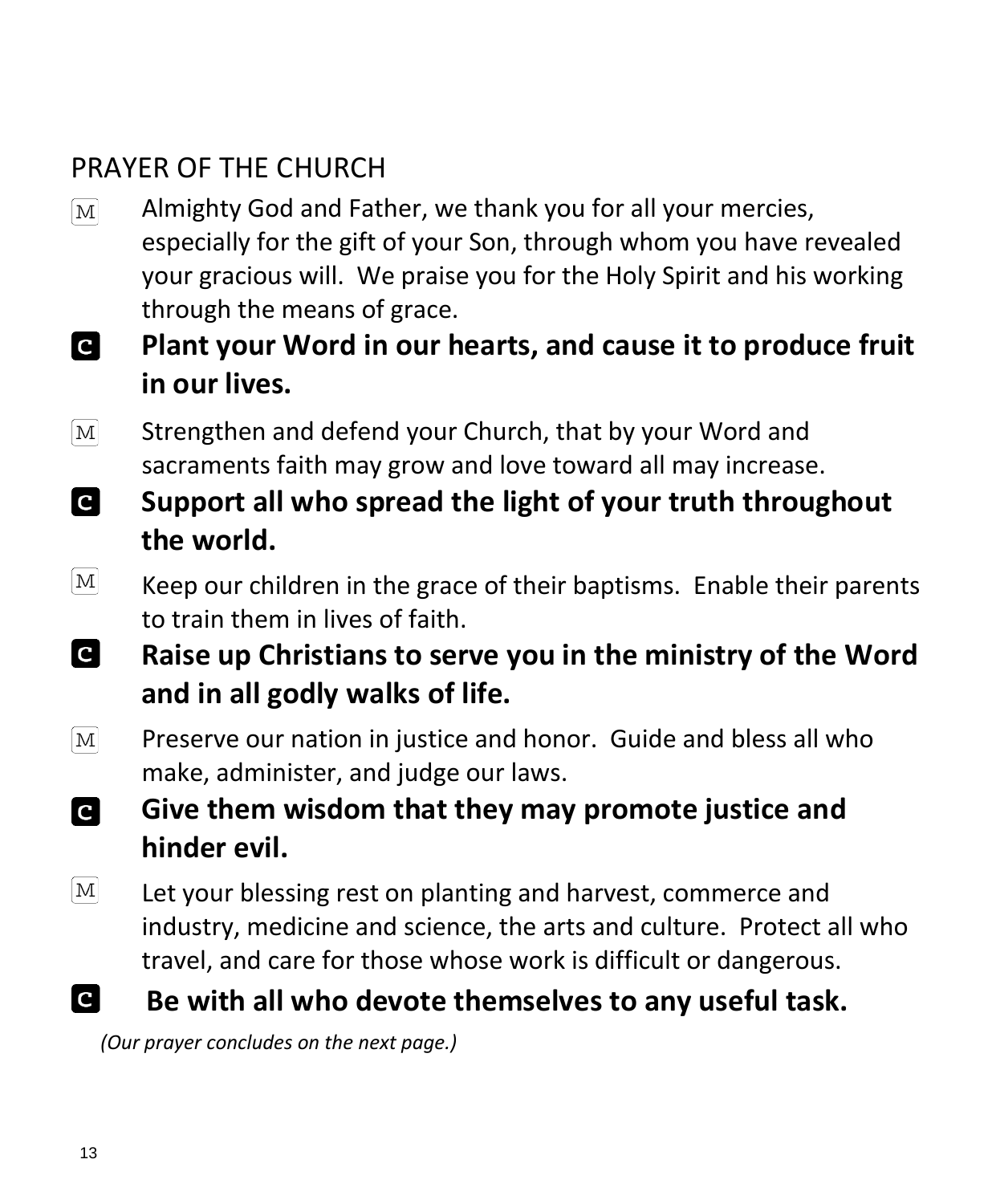$\lceil \text{M} \rceil$ Comfort all who are in sorrow or need, sickness or adversity, *(Special intercessions may be offered here.)* Remember those who suffer persecution for the faith. Have mercy on those for whom death draws near.

**C Grant them your love, take them into your tender care.**

 $\lceil \text{M} \rceil$ Hear us, Lord, as we pray in silence.

*(Silent prayer.)*

- $\mathbf{M}$ We remember with thanksgiving those who have loved and served you, who now rest from their labors. *(Special intercessions may be offered here.)* Console those who are mourning or living with sadness.
- **C Keep us in the true faith, and bring us at last to the joys of heaven.**
- $|M|$ Grant us these things, Father, for the sake of Jesus, who died and rose again.
- **C Amen.**

### LORD'S PRAYER

**Our Father who art in heaven, hallowed be thy name, thy kingdom come, thy will be done on earth as it is in heaven. Give us this day our daily bread; and forgive us our trespasses, as we forgive those who trespass against us; And lead us not into temptation, but deliver us from evil. For thine is the kingdom and the power and the glory forever and ever. Amen.**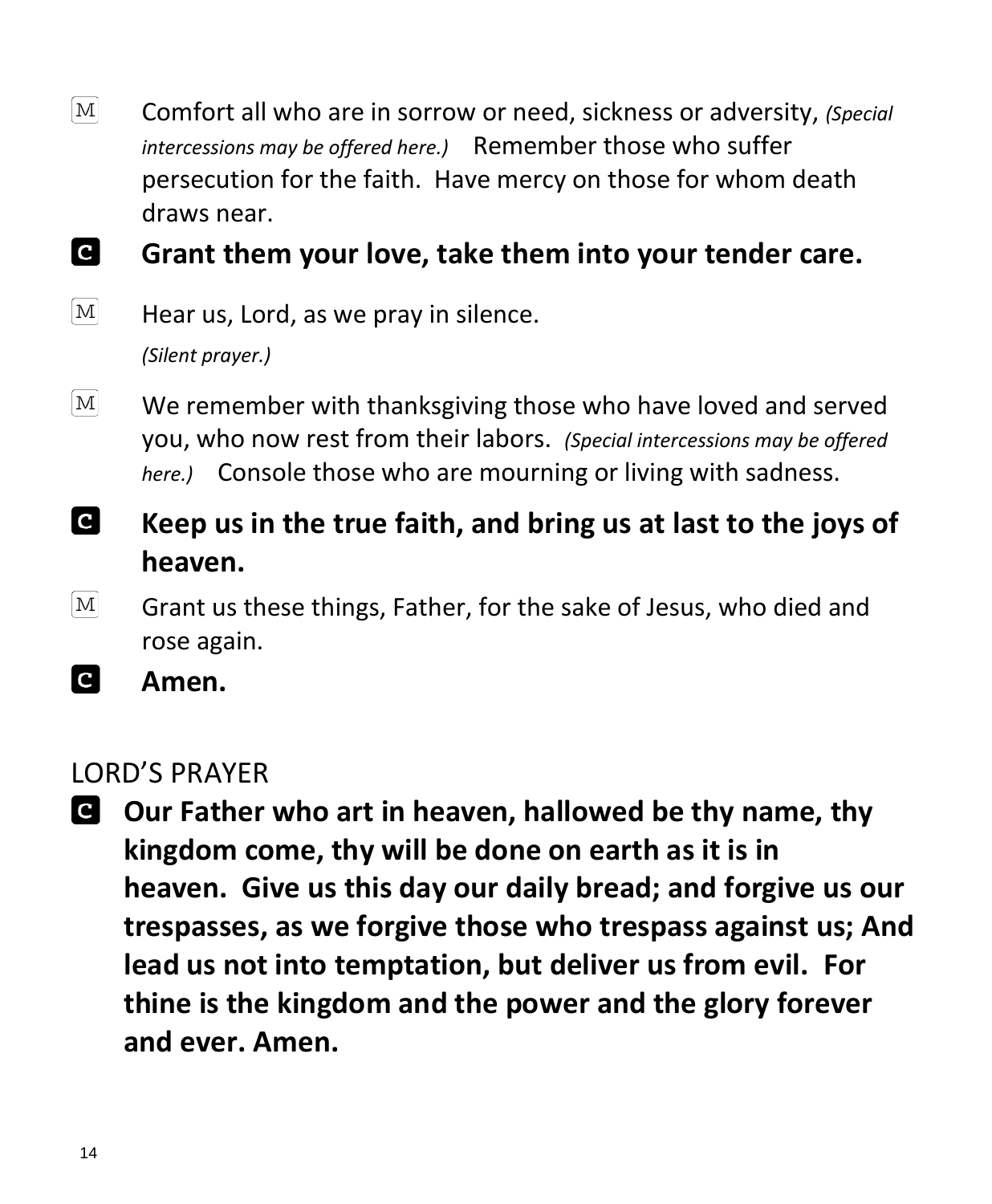### BLESSING

The Lord bless you and keep you.  $M<sup>2</sup>$ The Lord make his face shine on you and be gracious to you. The Lord look on you with favor and give you peace.

**Amen.**

*Closing Hymn:* Jerusalem the Golden

Christian Worship, Hymn # 889

Verse 1 **Jerusalem the golden, With milk and honey blest-The sight of it refreshes The weary and oppressed. I know not, oh, I know not What joys await us there, What radiancy of glory, What bliss beyond compare: To sing the hymn unending With all the martyr throng, Amidst the halls of Zion Resounding full with song.**

*(Our hymn continues on the next page.)*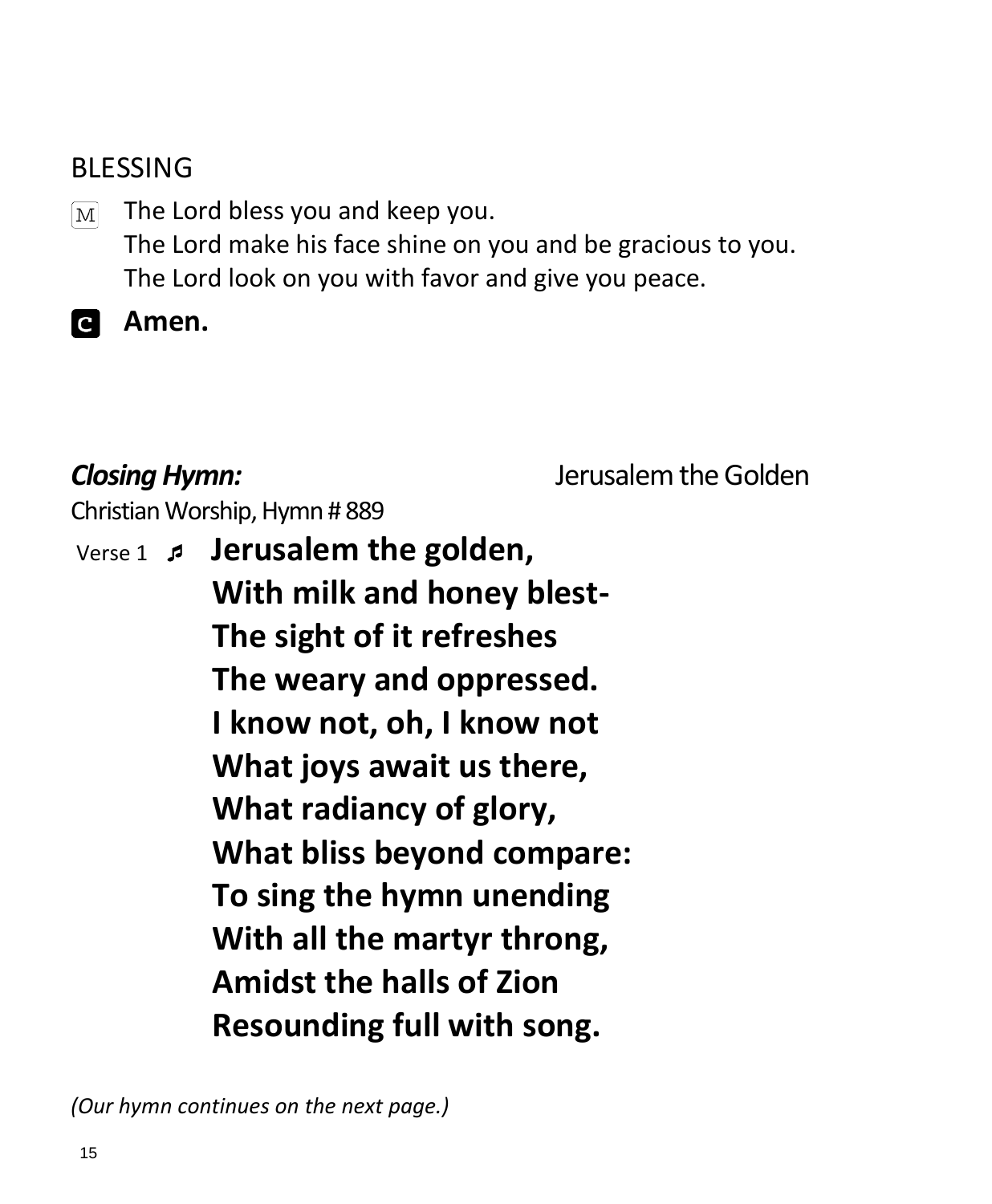| Verse 2 | J. | Oh, sweet and blessed country,<br>The home of God's elect!<br>Oh, sweet and blessed country<br>That eager hearts expect!<br>Where they who with their leader<br>Have conquered in the fight<br><b>Forever and forever</b><br>Are clad in robes of white:<br>In mercy, Jesus, bring us<br>To that dear land of rest;<br>Where sings the host of heaven<br>Your glorious name to bless.    |
|---------|----|------------------------------------------------------------------------------------------------------------------------------------------------------------------------------------------------------------------------------------------------------------------------------------------------------------------------------------------------------------------------------------------|
| Verse 3 |    | The Christ is ever with them,<br>A<br>The daylight is serene;<br>The pastures of the bless-ed<br>Are ever rich and green.<br>There is the throne of David,<br>And there, from care released,<br>The shout of them that triumph,<br>The song of them that feast.<br>To God enthroned in glory<br>The Church's voices blend,<br>The Lamb forever bless-ed,<br>The Light that knows no end. |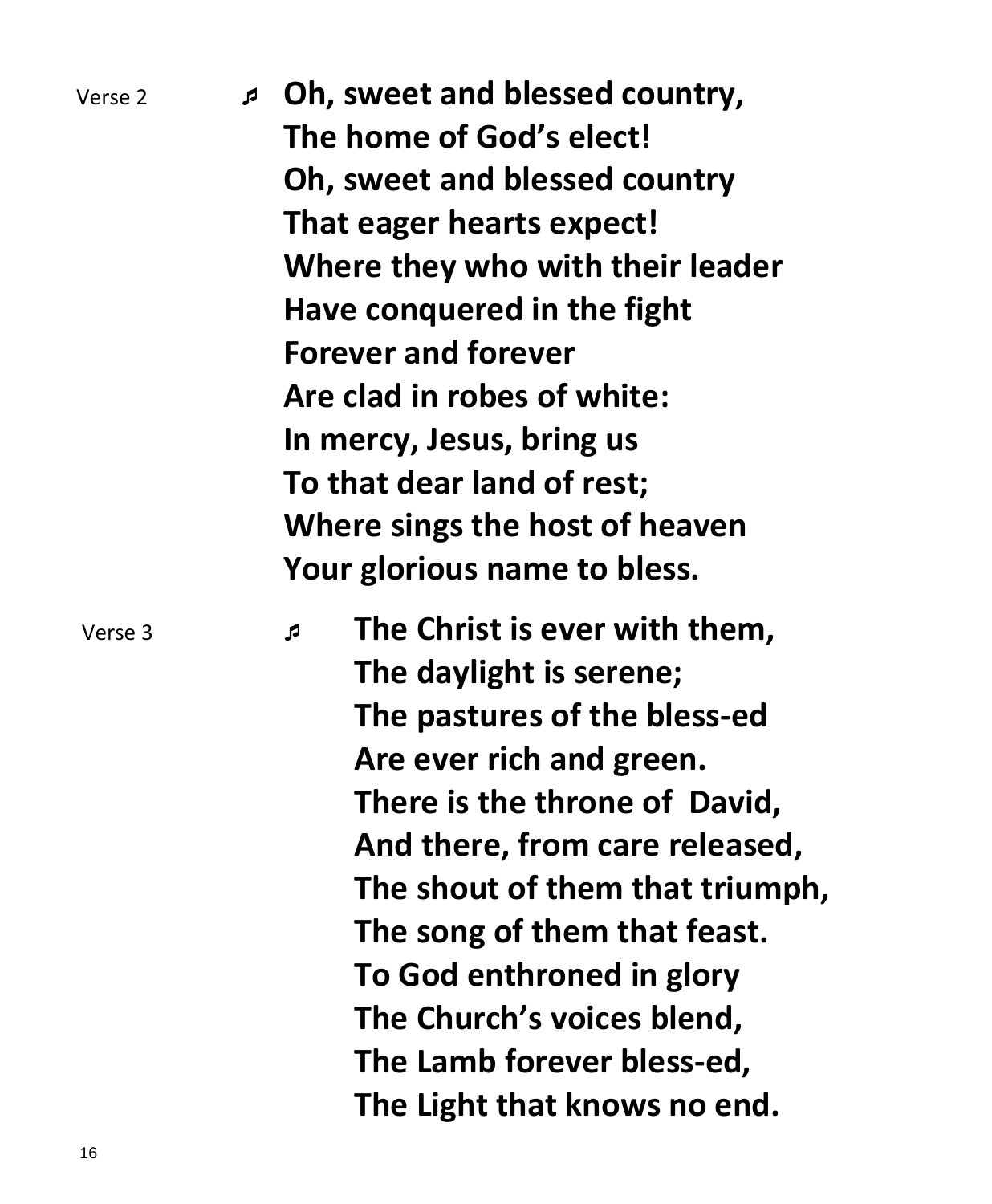### **OUR FATHER'S BUSINESS**

Today Preacher, Pastor Darin Aden Music Today—Charmaine Wagner Thur. 5/26 Ascension Worship Service at 6:30 pm

### **Sunday, May 22, 2022**

**SERVING YOU THIS WEEK—8:00 am Ushers—**Dale Barnard, Joe Hoyer, Chuck Kiehn, Bob Baribeau ■ **10:15 am Ushers—**Roger/Judy Hoida, Dave Hoida, Deven Krepline **■ Church Cleaners—**Nancy Hillmann, Sarah Miller, Roger/Judy Hoida ■ **Flower Committee—Carol Bubolz**, Ida May Krepline.

**SERVING YOU NEXT WEEK—Ascension Day (Thursday) 6:30 Ushers -** Scott Bubolz, Brian/Susan Bubolz, William Voeltz ■ **Church Cleaners—**(Thursday) Nancy Hillmann, Sarah Miller, Roger/Judy Hoida **■ Communion Set-Up/Take-Down—** Karla Aden, Chantel Bastian, Joan Sheahan**. Ascension Day** (**Sunday) 9:00 am Ushers—**Glen Behnke, Roger Bubolz, Dan Bratz, Jim Bubolz, Alex Bubolz, James Kenneke **■ Church Cleaners—(**Sunday) Yvonne Wenzlaff, Gail Denor ■ **Flower Committee—**Carol Bubolz, Ida May Krepline **■ Communion Set-Up/Take-Down—** Karla Aden, Chantel Bastian, Joan Sheahan**.**

**MINISTRY RESERVE FUND**—We have started a fund for our Second Pastor to help defray costs involved in adding another Pastor. If you wish to give to the Ministry Reserve Fund please place your offering in an envelope and clearly mark it as **Ministry Reserve Fund or 2nd Pastor Fund** and place it in the offering plate.

**SPECIAL VOTER'S MEETING—**We will have a special voter's meeting **today,** Sunday May 22nd at 9:15 in the commons Items on the agenda include: 1. Call a part time teacher for Principal Administration Time. 2. Discuss and vote on the proposed new heating system in the 1961 addition. We will also discuss the funding for this project. The present heating system is 61 years old and is giving us problems

**2022-2023 SCHOOL REGISTRATION**—Registration is now open for all students entering grades 3K-8 for the 2022-2023 school year. Please visit the "Our School" page of our website at [stjohnstjames.com](http://www.stjohnstjames.com/) to register.

**SAVE THE DATE—Pastor Aden's 25<sup>th</sup> Anniversary celebration will be on Sun. July** 31st. More details to follow.

**SJSJ CAMP OUTING—**The annual church/school camp outing held at Devil's River Campground is being planned for July 8th—10th. If you would like a campsite for this year's SJSJ Camp Outing, please contact Karie Robley at 920-772-4959 or email her at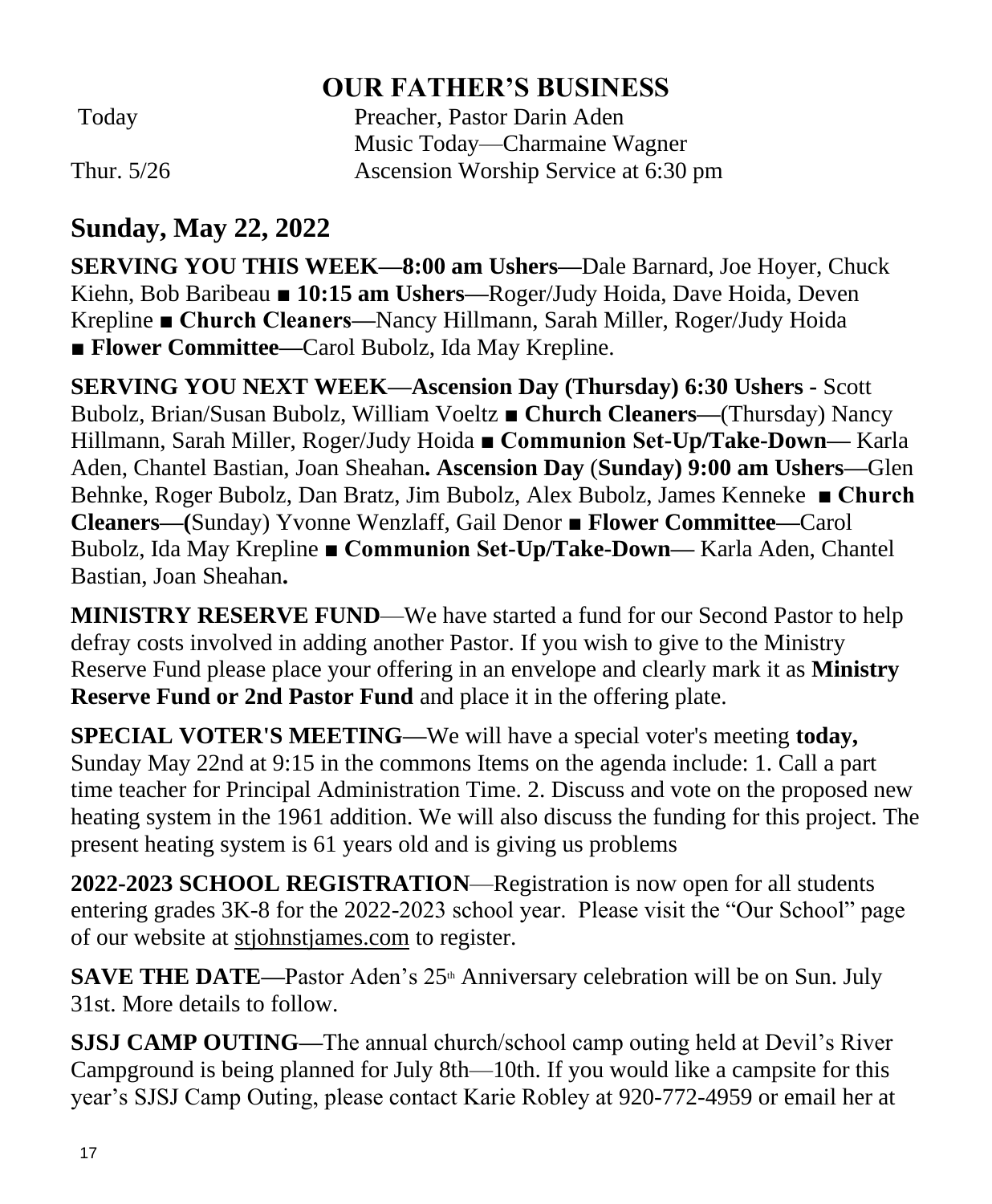robley@tds.net.

ASCENSION SERVICES—Ascension Service is on this Thursday, May 26<sup>th</sup> at 6:30 pm and Sunday, May  $29<sup>th</sup>$  at 9 am.

**SUMMER WORSHIP SCHEDULE—**Our Summer Worship Schedule will begin on Thursday, May 26th & Sunday, May 29th with a special service for Ascension. All Thursday evening services will be held @ 6:30pm inside the sanctuary. One service will be held on Sunday mornings @ 9:00am. The service on May 29th will be held inside the sanctuary. Beginning Sunday, June 5th all Sunday worship services will be held OUTSIDE in the parking lot. Please bring your own lawn chair. This summer schedule will continue through Labor Day weekend.

**8th GRADE GRADUATION—A** graduation ceremony will be held for our 8th grade graduates on Thursday, May 26th during the 6:30pm worship service in church. Congratulations to the 2022 graduating class of St. John—St. James: Josee Busse, Rebecca Krepline & Jonathan Schrubbe! Students in grades K-7 will be singing during the ceremony. Everyone is welcome to attend the ceremony and is also invited to a reception immediately following the ceremony in the Commons Area.

**HOME BOUND MEMBERS LIST—**On the table in the West Church Office you will find a copy of our home-bound members. Please pick one up, our home-bound members would love a card, letter or phone call from you!

**OUTDOOR WORSHIP SET UP / TAKE DOWN—**The Worship committee is looking for volunteers to set up and take down for the outdoor services starting June 5. Set up and take down will take approximately 20-30 minutes before and after service. If you'd like to serve in this way, a sign up sheet is in west office. Thank you!

**HIRING—**Trinity Lutheran School is hiring an afternoon lead teacher/childcare position (Monday-Friday, approx 28 hrs/wk) for the upcoming 2022-23 school year in Early Childhood Education Program. Trinity is looking for applicants who are at least 18 years old and eager to work with children ranging in age from 3 to 12 years old. Experience is preferred but not required. Pay rate is \$13 - \$16.50, dependent on experience. Applications and job description are available by emailing tlc@trinitybrillion.org. For more information, please contact the Early Childhood Director Mrs. Kelli Baas at k.baas@trinitybrillion.org or Principal Dave Knittel at d.knittel@trinitybrillion.org.

**SUMMER OFFICE HOURS—**The Church & School Offices will be open from 8:00am—12:00pm daily during the months of June, July & August. Scrip will be available to purchase during these hours.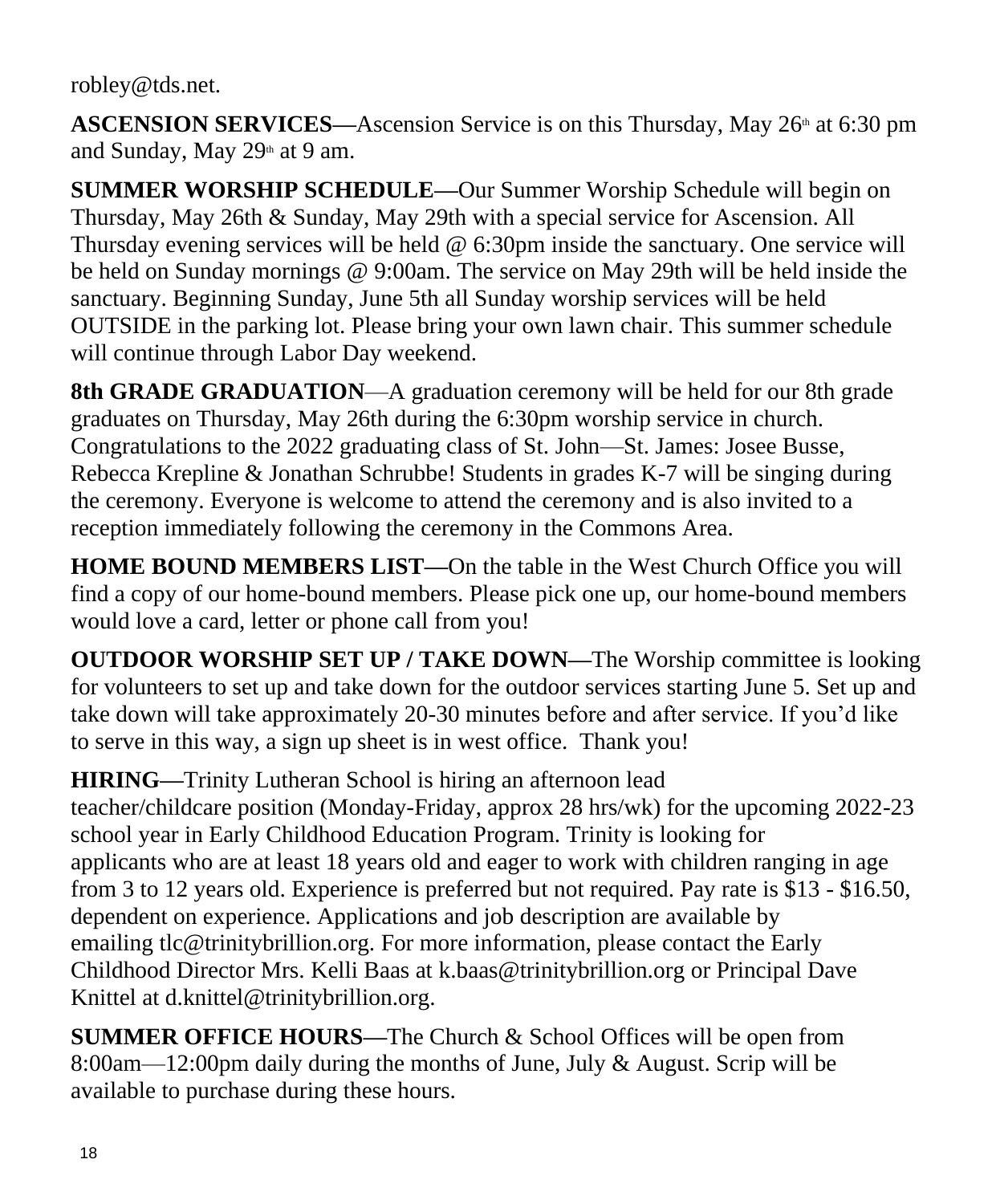**FUNERAL HELP NEEDED—**Our Ladies Aid needs a little help for funeral setup/take-down and to help serve and clean up after meals. If you would be interested in helping out please place your name on the list provided in the West Church office. Thank you!

**KITCHEN DONATIONS—**The SJSJ kitchen could use a few donations! If you would like to donate please drop off your donations in the kitchen. The following is needed: 8oz. styrofoam cups, paper towels, medium sized plates for funeral desserts and strong sectioned plates for funerals. Thanks you so much!

**LAST DAY OF SCHOOL—The last day of school is fast approaching! The last day of** school for our 3K & 4K students will be Wednesday, May 25th. Students in grades K-8 will be dismissed at 11:50am on Friday, May 27th. \*Bussing will NOT be available at dismissal on this day.\*

**OUR SYMPATHIES—**Lawrence R. "Sonny" Bratz, age 90, formerly of Reedsville, died Wednesday, May 18, 2022 at Brillion West Haven. Our most sincere condolences to wife, Sarah Bratz and Son, Daniel(Camille) Bratz all other family members and close friends. The family will greet relatives and friends at St. John St. James Lutheran Church, Reedsville, from 9:00 am Monday, May 23, 2022 until 10:45 am. The Funeral Services will be held at 11:00 a.m. We pray for peace in your hearts!

**MLC JOB OPENING—**Martin Luther College is accepting applications for Early Childhood Assistant Teacher, Early Childhood Administrative Assistant, Education Office Administrative Assistant, and Resource Development Manager. Interested individuals should apply online at mlc-wels.edu/hr/. Thank you.

## **MLC/MLHS Scholarship Assistance**

 This fall Maya Aden, Lynsey Marohn, Josh Aden and Michaela Bubolz will be attending MLC in New Ulm, MN. They plan on being Called Workers in our Synod. Next school year the cost of attending MLC will be \$29,400. We have established a Scholarship Fund to help fund their education. If the **student's home congregation gives each student \$1200,MLC will match it.** 

 **We will have either** 10 or 11 students at MLHS this fall. Some of them don't receive financial

assistance. Tuition at MLHS is \$6000.

**This special offering will end on June 5th**.

 SJSJ set a goal of \$5600 for the MLC Scholarship. We presently have \$2457.00. Still needed \$3143.00

We have set a goal of \$4600 for the MLHS Scholarship. We presently have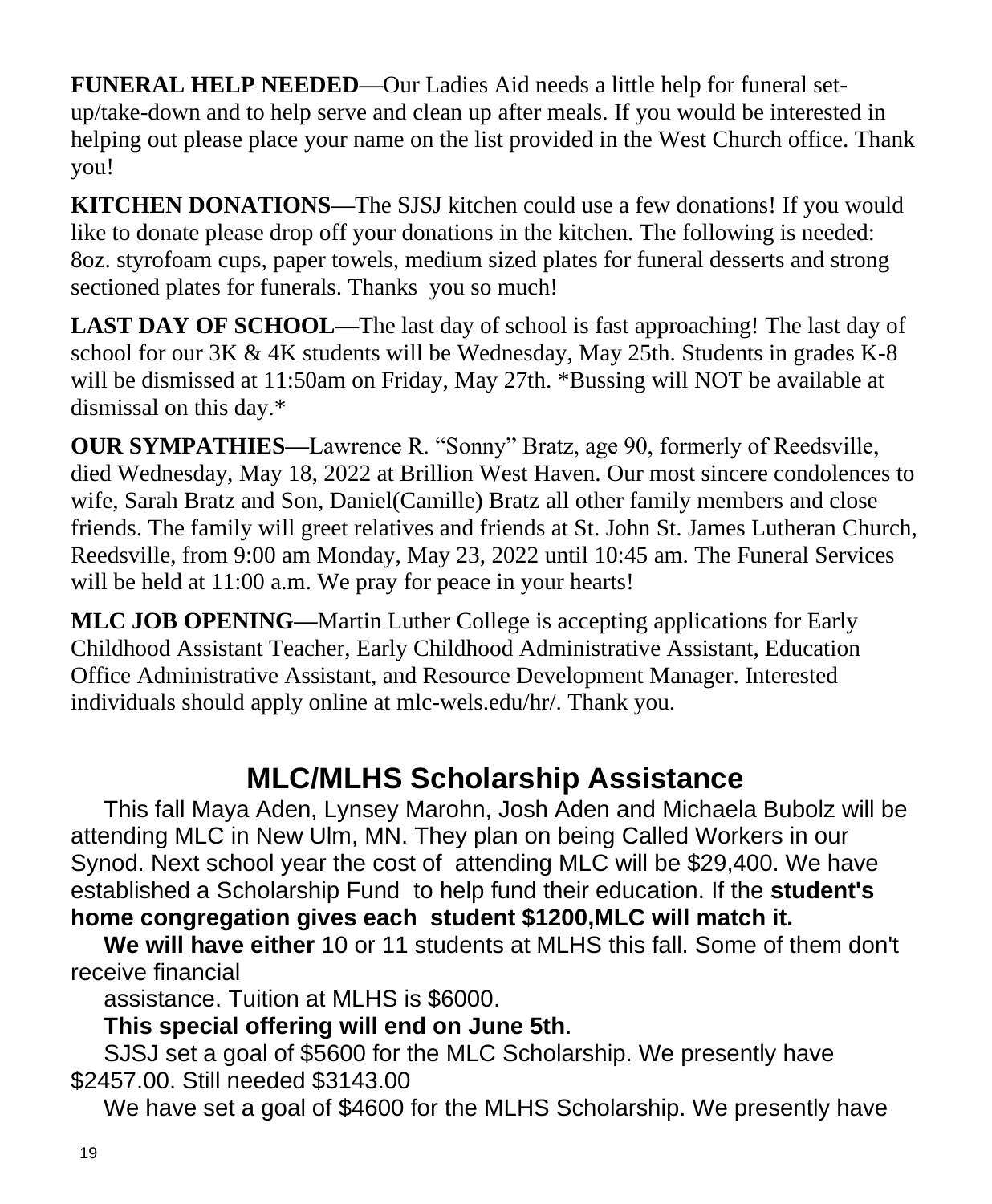\$1525.00 Still needed \$3075.00

If you wish to make a contribution, please mark your envelope, either MLC Scholarship. or MLHS Scholarship. If you wish to contribute to both funds mark your envelope MLC/MLHS Scholarship. Please make out checks to St. John-St. James. We can't cash checks made out to MLC or MLHS Scholarship Fund.

# **St. John – St. James Church Council Meeting Highlights - May 9, 2022**

Jeff Doemel reported on income for the month of April was \$54,956 and expenses were \$62,803. Total debt balance at the end of April is \$3,410.

The Charities balance at the end of April was \$26,546.09. Total monies in the Building Project Fund are \$29.706.86.

### **Membership Action**

### **Transfers in:**

Josee Busse---communicant: Change to Communicant status by Child Confirmation

Mercedes Grimm ---communicant: Change to Communicant status by Child Confirmation

Isabella Kocian---communicant: Change to Communicant status by Child **Confirmation** 

Rebecca Krepline---communicant: Change to Communicant status by Child **Confirmation** 

Elsianna Pautz---communicant: Change to Communicant status by Child Confirmation

Benjamin Prochnow---communicant: Change to Communicant status by Child Confirmation

Jonathan Schrubbe---communicant: Change to Communicant status by Child Confirmation